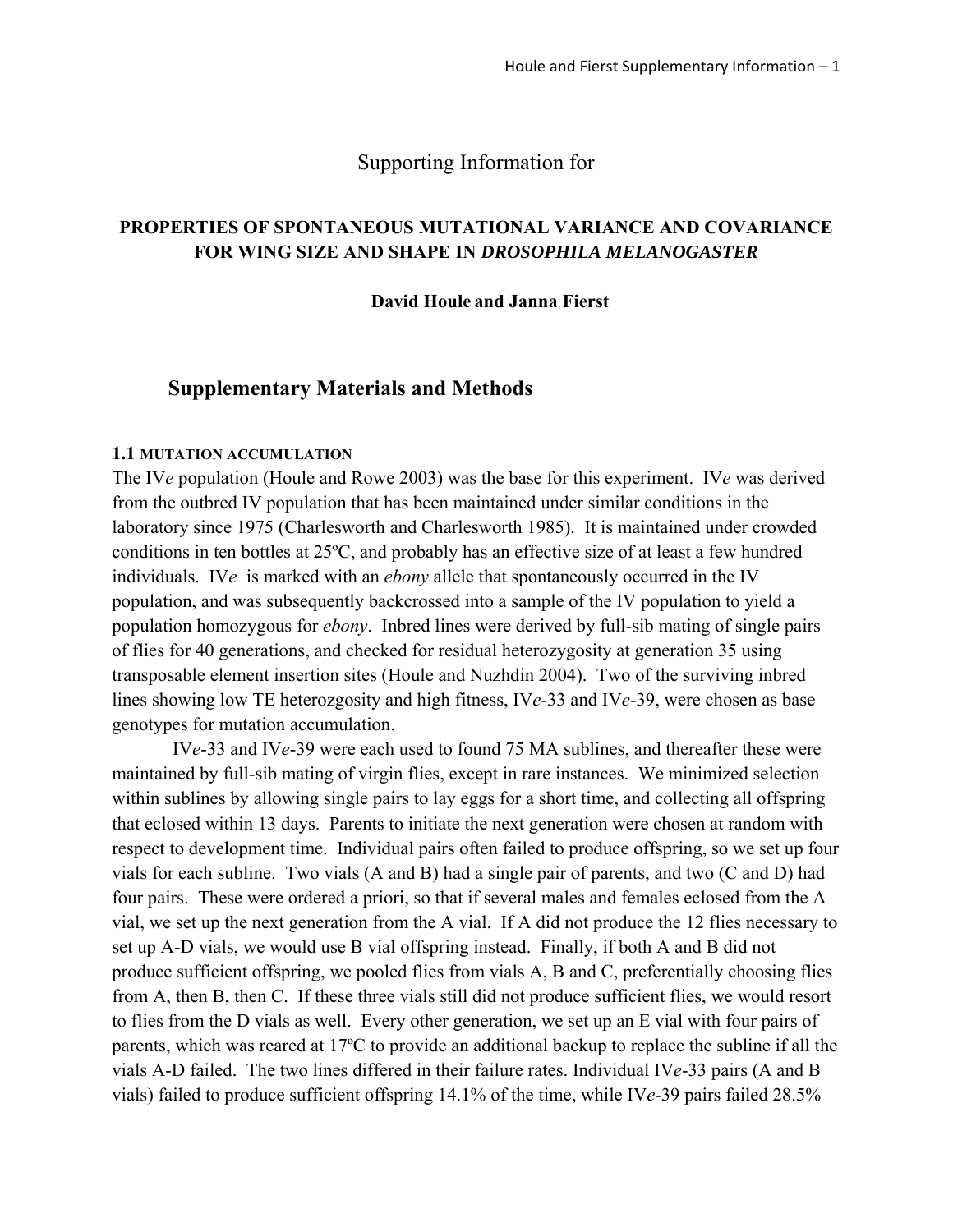of the time. In IV*e*-33 we founded a generation from one of the four-pair vials 6% of the time, and for IV*e*-39 14% of the time (Houle and Nuzhdin 2004).

 MA sublines were gradually lost over generations. The typical course for subline loss would be that all available vials did not produce sufficient offspring at some generation, so that the full complement of vials could not be set up. Those sublines that were later lost would never subsequently produce enough flies to increase the number of vials, and eventually the number of potential parents would dwindle until flies of only one sex were obtained.

#### **1.2 WING MEASUREMENT**

We measured wings of live flies using an automated image-analysis system (Wingmachine, Houle et al. 2003). We imaged the upper surface of the left wing, except in rare instances when that wing was damaged, when we substituted the right wing. Prior to wing measurement, subline populations were expanded to a larger size in two or more generations. We extracted the locations of 12 vein intersections from cubic B-splines (Lu and Milios 1994) fit to the vein structure of each wing (see Fig. 1 in Mezey and Houle 2005). Outliers were manually checked against the images, and spline position corrected when necessary. Splining and error correction was accomplished in the Java program Wings (Van der Linde 2004-2008). Throughout the paper, coordinate data has units of centroid size in  $\mu$ m × 10, and centroid size has units of 1  $\mu$ m.

One grain of live baker's yeast was added to these vials to improve fecundity and production. We assumed that no fixation of mutations took place during the subline populations during this expansion phase, so the number of generations of mutation accumulation was the number of generations of inbred propagation. Flies whose wings were measured were reared in vials with six female parents and a similar number of male parents. Parental flies were discarded after four days, and offspring collected without anesthesia to avoid interfering with wing expansion. Flies were measured in four different experiments during the mutation accumulation process, summarized in Table S1.

 Control genotypes were available in the first of these experiments, conducted in 1998 at generation 73 of mutation accumulation. Control populations were derived from embryos cryopreserved at generation 0 of the mutation accumulation experiment (Houle and Nuzhdin 2004). Five pairs of IV*e*39 flies were recovered at generation 47 of mutation accumulation, and each was used to found an independently maintained population at a size of ten vials/generation. At generation 73 the control populations thus had undergone 26 generations of evolution, including mutation and natural selection, while the MA sublines had experienced 73 generations of mutation under conditions minimizing the strength of natural selection. The increased population size of these control populations relative the MA sublines enabled selection to reduce the impact of new mutations on the mean phenotype. Unfortunately, cryopreserved IV*e*33 embryos did not survive to generation 47 (Houle and Nuzhdin 2004). In addition, we had to revive all the remaining cryopreserved IV*e*39 embryos at generation 47 to obtain the ten control flies. The IVe<sup>39</sup> control populations were lost before subsequent experiments.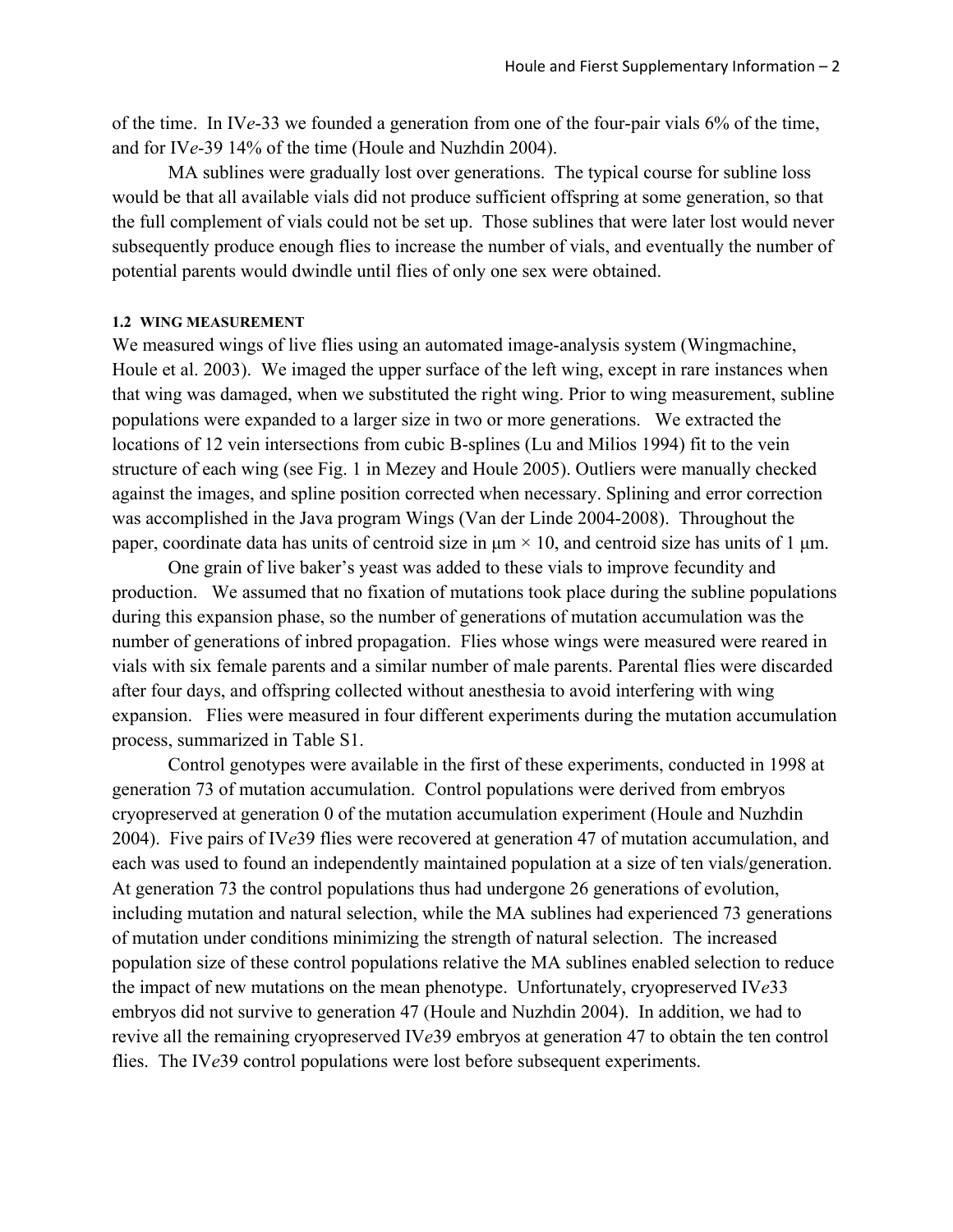#### **1.3 PREPARING DATA FOR ANALYSIS**

Extraction of data from wing images and error correction was accomplished in the Java program Wings (Van der Linde 2004-2008). Once a batch of wings is splined, Wings uses the minimumvolume ellipsoid (MVE) approach (Rousseeuw and van Zomeren 1990) to identify outlier wings, and overlays the fitted spline model onto the wing image, allowing the user to evaluate the fitted splines. Outliers that were due to poor fit by the automated splining algorithm were corrected manually using an interface in Wings that allows the user to alter the control points of the spline model until it fits the image well. Outliers due to a flawed wing image (a fold or tear in the wing, or a failure to properly position the wing in the field of view) or a wing with a major developmental defect were discarded before analysis.

The data we analyzed consisted of the locations of 12 vein intersections. These were aligned by generalized Procrustes least squares superimposition (Rohlf and Slice 1990). The resulting data gives the x- and y- coordinates of the displacement of each landmark from the centroid, measured in units of centroid size. Throughout the paper, coordinate data has units of centroid size in  $\mu$ m × 10, and centroid size has units of 1  $\mu$ m.

We did a second round of outlier detection on the residuals from ANOVAs on each coordinate separately, and on scores along the first 22 principal components derived from the data, with gender and subline genotype as main effects. Configurations more than 4.5 S.D. from on any coordinate or score were checked manually for fit of the splines to the image using the editing procedure in Wings. Splining and manual adjustments were performed by two observers (DH and JF), but the identity of the editor introduced negligible variance and was ignored in the subsequent analyses. Even following correction, 185 wings had values on some traits or principal components that lay more than 4.5 S.D. from the mean. These wings were genuinely atypical, and not due to splining errors. They were approximately randomly distributed over genotypes. Analyses including and omitting these observations produced very similar estimates of genetic components. We report only analyses with outliers omitted.

The distribution of both the data and the residuals following the analyses outlined below was symmetrical and approximately normal. The distribution of residuals along each of the principal components of the shape data and centroid size departed significantly from normality (P<0.01 by Cramer-vonMises' test) due to heavy tails (median kurtosis 0.88). Skewness was generally small (median -0.06). Centroid size had high kurtosis (7.7 in males, 5.9 females), and positive skew in males (0.38 due to rare males that achieved sizes typical of females), and negatively skewed in females (-1.27) due to a long tail of flies that have male-typical sizes. Both departures are due to the sensitivity of size to nutritional conditions.

Canonical variates and discriminant analyses on subline means revealed that that the homozygotes of subline IV*e*-39-64 had a phenotype typical of an IV*e*-33 subline in each of the three experiments it was measured in. We included homozygous crosses with IV*e*-39-64 in our analyses as an IV*e*-33 subline, but deleted all crosses where IV*e*-39-64 was mated with other IV*e*-39 sublines. The residuals of all variables in the final data set differed significantly from normality, but visual inspection of q-q plots suggests that the departures are quite small.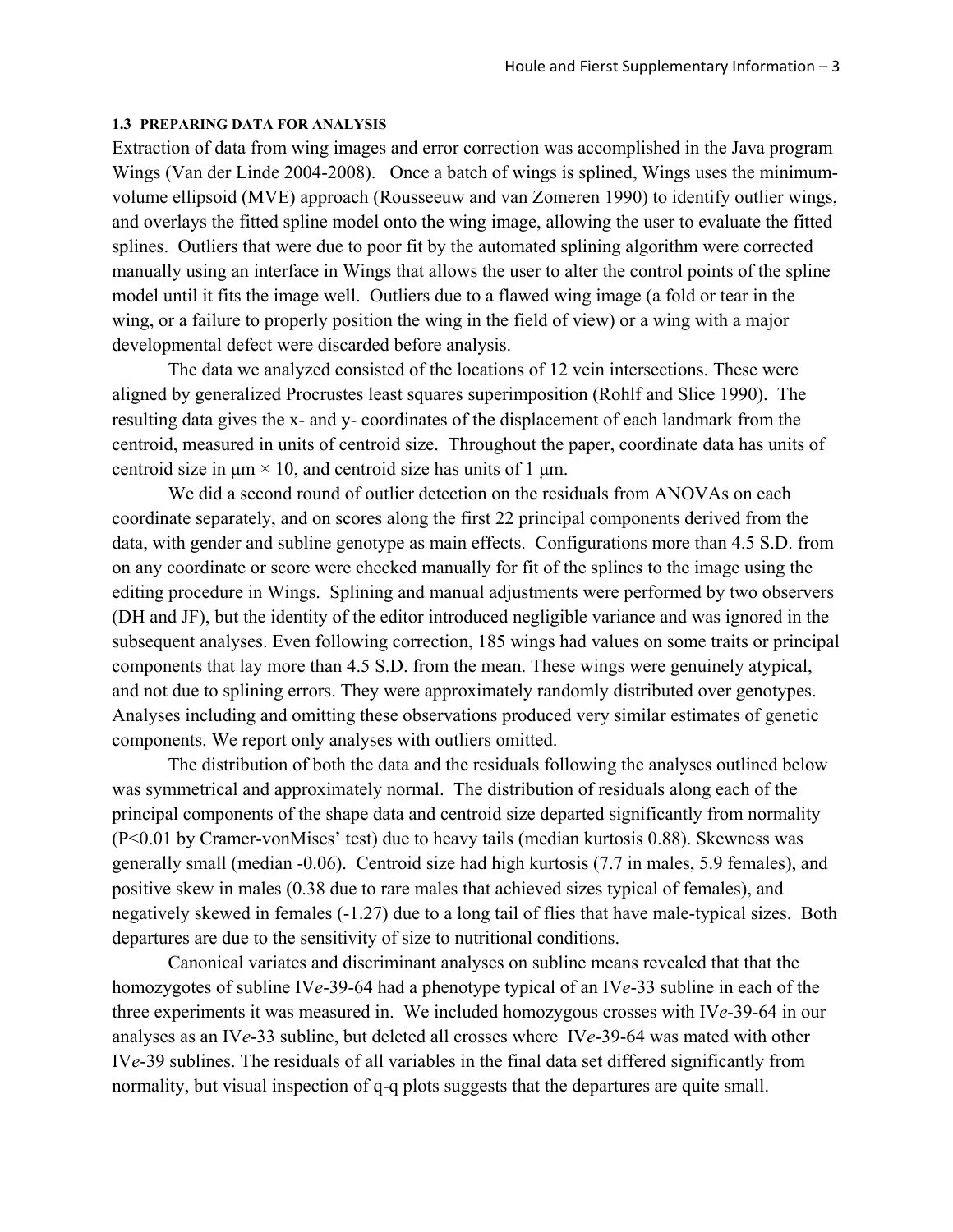#### **1.4 MUTATION MODELS**

We define a mutation model for a single trait. Within each line, IV*e-*33 and IV*e-*39, accumulation begins with a single homozygous reference genotype with sex-specific phenotypic means. A total of *n* loci are capable of influencing a trait, and the *i*th site has a haploid mutation rate  $u_i$ . We assume that mutations are rare enough that we can neglect the possibility that these will change the population grand mean in the short term, and that mutation rates are low, so that each mutation that occurs during the duration of the mutation-accumulation experiment is unique. In analyses including both sexes, we assume that the mutational effects are the same in each sex. A mutation at a single site causes deviation *ai* from the mean in heterozygous condition and  $2a_i + d_i = g_i$  in homozygous condition, where  $d_i$  is the dominance deviation at site *i*. More generally, both homozygous and heterozygous effects may be altered by epistatic deviations when in mutationally altered background, rather than the original inbred line genotype, which we treat as a reference genotype. We assume that there is no bias to the epistatic effects, so that the expectation of the epistatic deviations remains 0 throughout the experiment. The probability that each individual carries a new mutation at the *i*th site is 2*ui*. .

 For mutations with selection coefficients much less than the inverse of the effective population size, the per generation rate of fixation in a subline is  $u_i$ . After *t* generations of mutation accumulation, the among subline variance due to site *i* will be  $t \mu_i \mathsf{E}\left[g_i^2\right]$  in homozygotes and  $t \mu_i \mathsf{E} \left[ a_i^2 \right]$  in heterozygotes. Over all *n* loci affecting the trait the total genetic variance among the full set of homozygous sublines is  $V_s = tU \mathsf{E} \left[ g^2 \right]$ , assuming no epistatic interactions. Among heterozygous crosses between sublines the variance is  $V_b = tU E \left[ a^2 \right]$ , again assuming no directional epistasis. From this, and equations (1) and (2) in the Methods section, we can see that  $V_M = V_s/2t$ , and that  $V_{Mns} = 2V_b/t$ .

Wing phenotypes were measured in both homozygous and heterozygous genotypes. The phenotypes of homozygotes of the *j*th subline at time *t* have components

$$
Y_{ijtr} = \mu + 2b_{jt} + c_{jt} + e_{r(jjt)} = \mu + 2\sum_{i} A_{ijt} + c_{jt} + e_{r(jjt)}
$$

where  $b_{it}$  is the heterozygous effect of the autosomal genotype of the *j*th subline, *c* denotes departures from the additive model due to a combination of dominance and epistatic interactions, and  $e_{r(j)}$  the unique effects on individual *r*. The total heterozygous effect  $b_j = \sum A_{ij}$ , where  $A_{ij}$ *i* is an indicator variable that is 0 if no mutation was fixed at site *i* in line *j*, and *ai* if one was fixed.

The phenotype of heterozygotes with maternal parent subline *j* and paternal parent subline *k* at time *t* has components

$$
Y_{jktr} = \mu + b_{jt} + b_{kt} + \varepsilon_{jkt} + e_{r(jkt)} = \mu + \sum_{i} A_{ijt} + \sum_{i} A_{ikt} + \varepsilon_{jkt} + e_{r(jkt)}
$$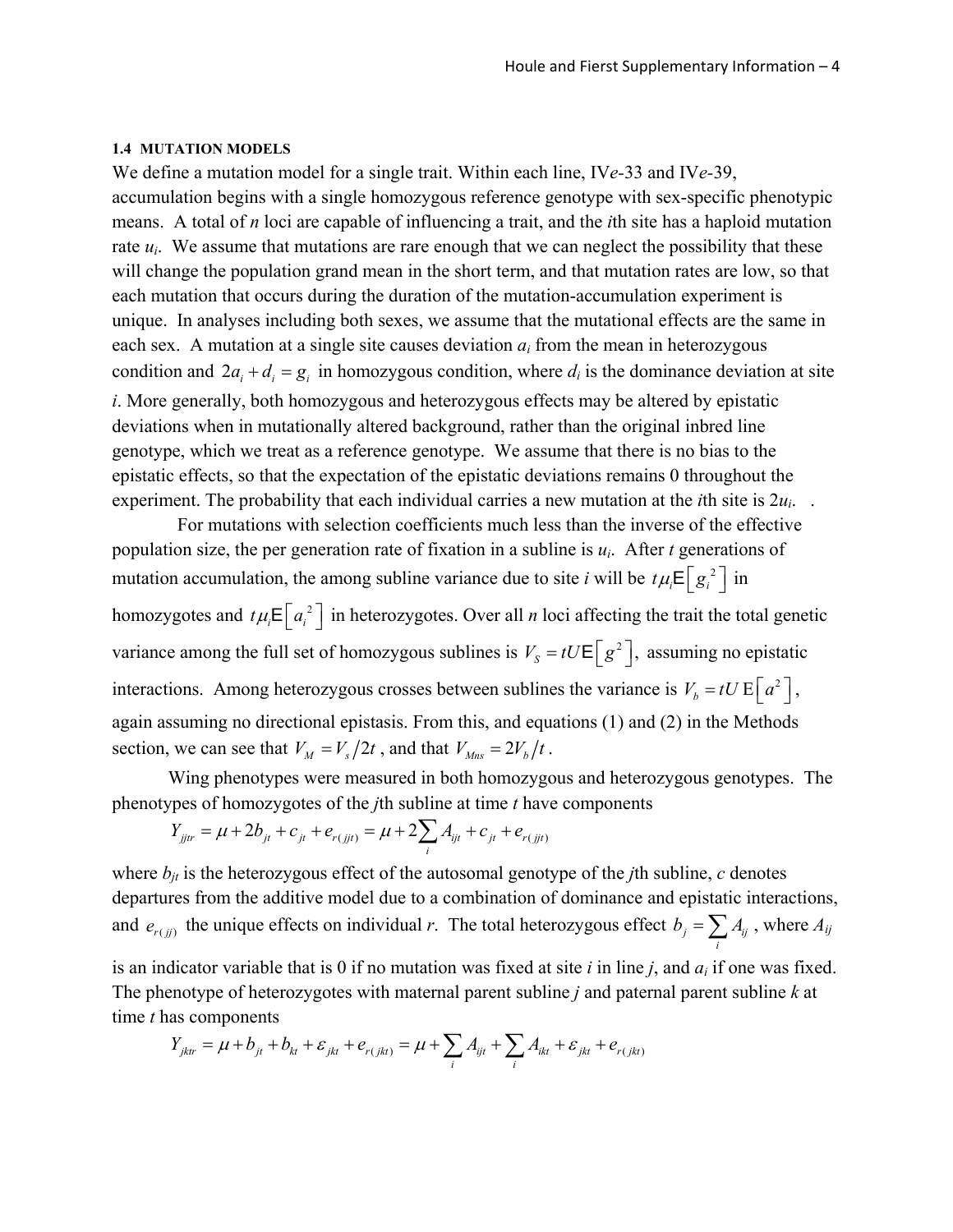where  $\varepsilon_{ik}$  represents the epistatic deviations from the additive model. Assuming that each mutation is unique, heterozygous genotypes formed by crossing sublines are never homozygous for any new mutations, and all departures from an additive model in the heterozygotes must be due to epistatic interactions. The homozygous genotypes may deviate from the additive expectation due to a combination of epistasis and dominance, so the terms *c* and *ε* and their variances are not comparable.

 The covariances of relatives are derived from these phenotypic effects by defining each effect as independent of all other effects, so that only terms that involve squares of each of the components have non-zero expectations. For example, the covariance between maternal half sibs, the *r*th offspring of cross  $j \times k$  at time *t* with that of the *s*th offspring of cross  $j \times m$  at time *x* where  $x \geq t$ , is

$$
E((Y_{jktr}-\mu)(Y_{jmxs}-\mu)) = E[(b_{jt}+b_{kt}+\varepsilon_{jkt}+e_{r(jkt)})\times (b_{jx}+b_{mx}+\varepsilon_{jmx}+e_{s(jmx)})]
$$
  
=  $E[b_{jt}^{2}] = V_b$ 

as subline *j* is the only source of common effects. Ignoring the time dimension, there are five degrees of relationships within the complete diallel crosses that generate unique covariances between relatives. The covariances generated by each relationship are given in Table S3 in the form of the coefficients of the variances of the causal variances of the *b, c* and *ε* effects.

The covariances associated with the additive effect of a subline can be interpreted in terms of the mutation model as

$$
V_b = \mathrm{E}\Big[b_{ji}^2\Big] = \mathrm{E}\Bigg[\Big(\sum_i A_{ijt}\Big)^2\Bigg] = tU\,\mathrm{E}\Big[a^2\Big] = \frac{tV_{Mns}}{2}.
$$

Similarly, the among sub-line variance can be used to estimate  $V_M$  as

$$
V_s = 4V_b + V_c = 4tU \operatorname{E}\left[a^2\right] + V_c = tU \operatorname{E}\left[g^2\right] = 2tV_M
$$

Consequently we expect that  $V_M \geq V_{Mns}$  because  $V_S/2t \geq 2V_b/t$ .

Complete diallel data also offer the opportunity to estimate many additional variance components, including sex-specific, X-linked additive, interaction effects, and parental effects. Unfortunately, analyses of more complex models did not converge.

#### **1.5 ANALYSES**

To make inferences about fixed effects, we used multivariate analyses of variance and covariance implemented in the GLM procedure in SAS (SAS Institute 2004). Effect sizes and consistency of effects were judged using least squares means or parameter estimates. We attempted to implement mixed model multivariate analyses of variance using maximum likelihood in the Mixed procedure in SAS, but in most cases multivariate models with more than a few traits did not converge.

The animal model program Wombat (Meyer 2007, 2010) used for our quantitative genetic analyses assumes that individuals at the head of the pedigree are outbred, so we directly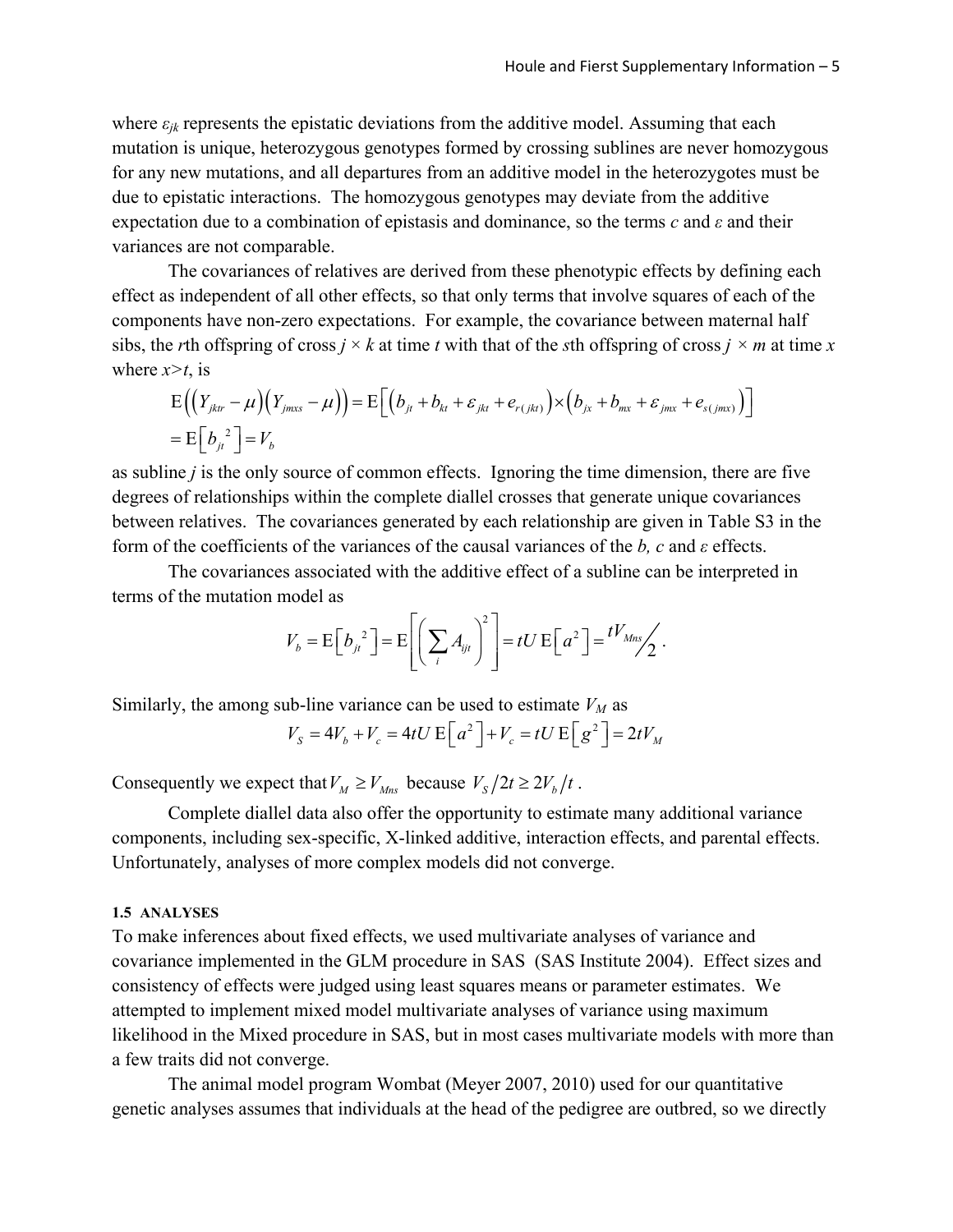calculated the relationship matrix using the coefficients in Table S3. Covariances were scaled to the 192 generations of the experiment by multiplying each relationship coefficient by the proportion of the 192 generations that the two genotypes shared accumulated mutations. For example, the covariances for individuals from generation 167 and 192 were multiplied by 167/192. We assumed that each subline was completely inbred as the expected within-subline variation due to unfixed mutations is approximately  $4V_M$  (Lynch and Hill 1986), negligible relative to the variances accumulated over the 192 generations of the experiment. We then calculated the generalized inverse of this relationship matrix using SAS IML (SAS Institute 2004), and furnished this matrix to Wombat using the GIN option.

Following suggestions of Meyer (Meyer 2008),we used the parameter expanded expectation maximization (PX-EM) algorithm, which converges relatively rapidly from starting values far from a maximum, in combination with the average information (AI) algorithm which converges quadratically when close to a maximum, but poorly far from the optimum. Experimentation suggested that cycling between the two was a useful generic method, as it was difficult to anticipate whether initial values were poor or not. In most cases we used 10 rounds of PX-EM, followed by 10 rounds of AI. If convergence had still not occurred we repeated this cycle as many times as necessary. For the first analysis of each data partition, the initial parameter estimates were calculated as a proportion of the phenotypic variance-covariance matrix, while later analyses of variant models used estimates from previous WOMBAT runs as initial values. Starting covariance matrices were checked to determine if they were singular. If they were, the values were 'bent' by reducing the largest eigenvalues, while increasing the smallest ones by an equal total amount until full rank was achieved (Hayes and Hill 1981).

#### **1.6 ESTIMATING AVERAGE DOMINANCE**

To estimate the dominance implied by our data, we solved

$$
\frac{V_M - V_{Mns}}{V_{Mns}} = \frac{U\left(2E\left[a^2\right] + \frac{1}{2}E\left[d^2\right] + COV\left[a,d\right]\right) - 2U E\left[a^2\right]}{2U E\left[a^2\right]}
$$
\n
$$
= \frac{1}{2} \frac{E\left[d^2\right]}{2E\left[a^2\right]} + \frac{COV\left[a,d\right]}{2E\left[a^2\right]}
$$

Under the limiting condition of a perfect correlation between *d* and *a*,  $d = xa$  and  $COV(a, d) = xE\left[a^2\right]$ . Then

$$
\frac{1}{2} \frac{x^2 \mathbf{E}\left[a^2\right]}{2 \mathbf{E}\left[a^2\right]} + \frac{x \mathbf{E}\left[a^2\right]}{2 \mathbf{E}\left[a^2\right]} - \frac{V_M - V_{Mns}}{V_{Mns}}
$$
\n
$$
= \frac{x^2}{4} + \frac{x}{2} - \frac{V_M - V_{Mns}}{V_{Mns}} = 0
$$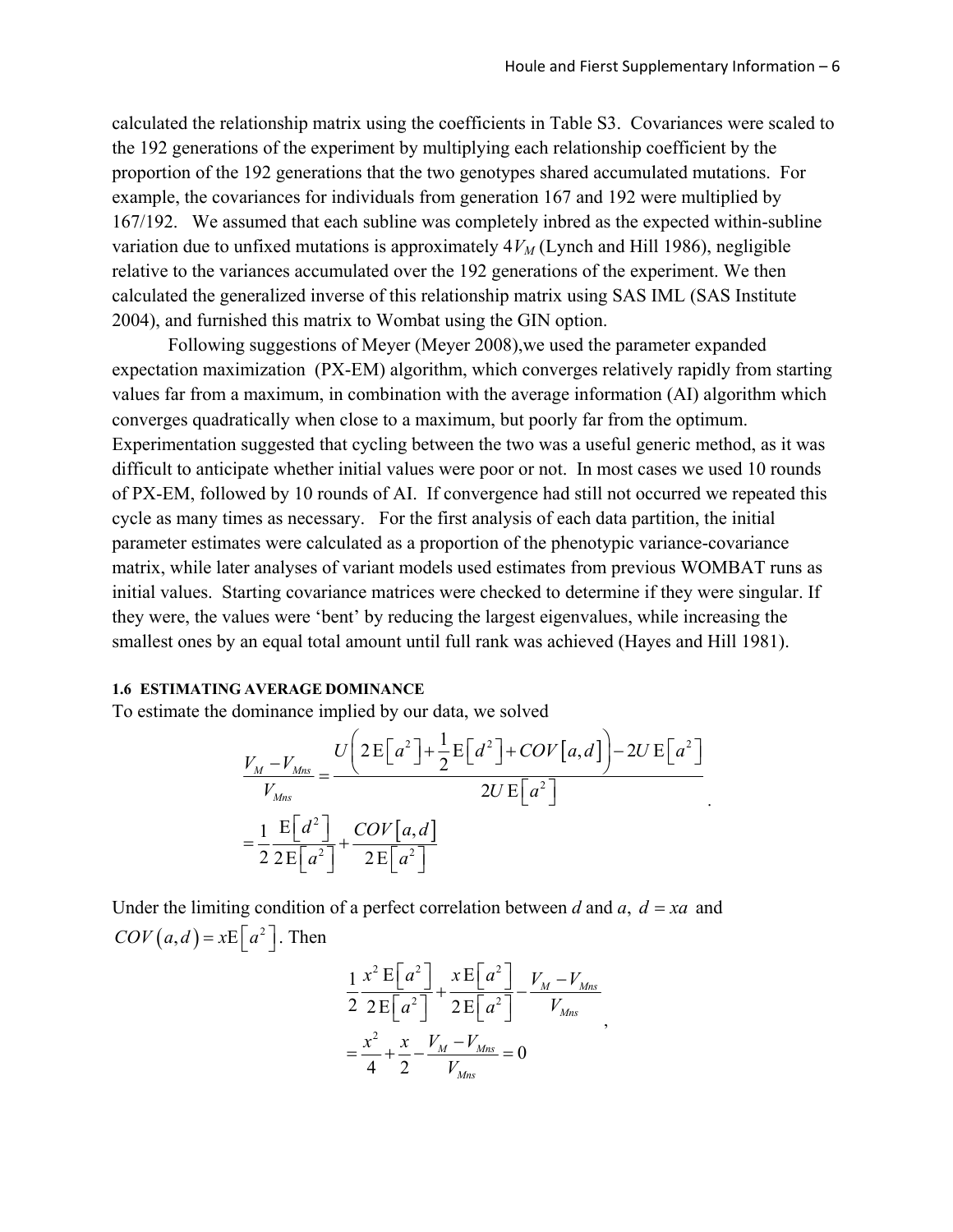and

$$
x = \frac{-\frac{1}{2} \pm \sqrt{\frac{1}{4} + \frac{V_M - V_{Mns}}{V_{Mns}}}}{\frac{1}{2}}
$$

$$
= 2\sqrt{\frac{1}{4} + \frac{V_M - V_{Mns}}{V_{Mns}}} - 1
$$

.

The most familiar parameterization of dominance denotes the dominance, *h*, as the proportion of the homozygous effect seen in heterozygotes. Then under the assumption that  $d=xa$ ,

$$
h(2a + xa) = a
$$

$$
h = \frac{1}{2 + x}
$$

.

Simulations suggest that neither variance in *x* nor variance in *d* independent of *a* affect this result. Estimates of dominance are shown in Table S9.

#### **1.7 COMMON SUBSPACE ANALYSIS**

Consider two populations A and B with covariance matrices  $M_A$  and  $M_B$ . A naive algorithm to estimate the common subspace is to assess the variances in  $M_A$  and  $M_B$  along the eigenvectors of the matrix derived from the pooled data  $M_{A+B}$ . If the variance in either  $M_A$  and  $M_B$  is less than the significance threshold, that eigenvector is declared to be in the corresponding nearly null space, and dropped from the common subspace. The flaw in this algorithm is that the eigenvectors of  $M_{A+B}$  do not necessarily find directions with minimal variance in  $M_A$  and  $M_B$ . To improve on this algorithm we exploited a result from Flury (1983) that exploits 'generalized' eigenanalysis of  $C$  the product one covariance matrix  $(M_B)$  premultiplied by the inverse of another covariance matrix ( $M_A$ ). The matrix  $C = M_A^{-1} M_B$  will approach the identity matrix if  $M_A = M_B$ . As  $M_A$  and  $M_B$  become more unequal, the diagonal elements of C will become more different from 1, being larger when the corresponding direction in B has more variance than that in A, and smaller in the converse case where A has more variance than B. Flury (1983) showed that the eigenvectors of  $C$ ,  $V_c$ , estimate directions that have most extreme ratios of variances in  $M_B$  relative to  $M_A$ , and therefore the largest and smallest ratios of variances in population B relative to A. The eigenvectors,  $V_c$ , are not necessarily orthogonal, although the scores on the vectors within populations are constrained to be uncorrelated. The eigenvalues,  $\Lambda_c$ , estimate the ratio of variances in those directions. Thus, the largest element of  $\Lambda_c$ ,  $\lambda_{\text{max}}$  identifies the direction where ratio of the variance in population B to variance in population A is greatest. The smallest eigenvalue  $\lambda_{\min}$  correspondingly estimates that direction where the variance in A is maximal relative to that in B. This operation is also used in canonical variates analysis, where it is used to find the directions in a space that maximize the ratio of between group variance to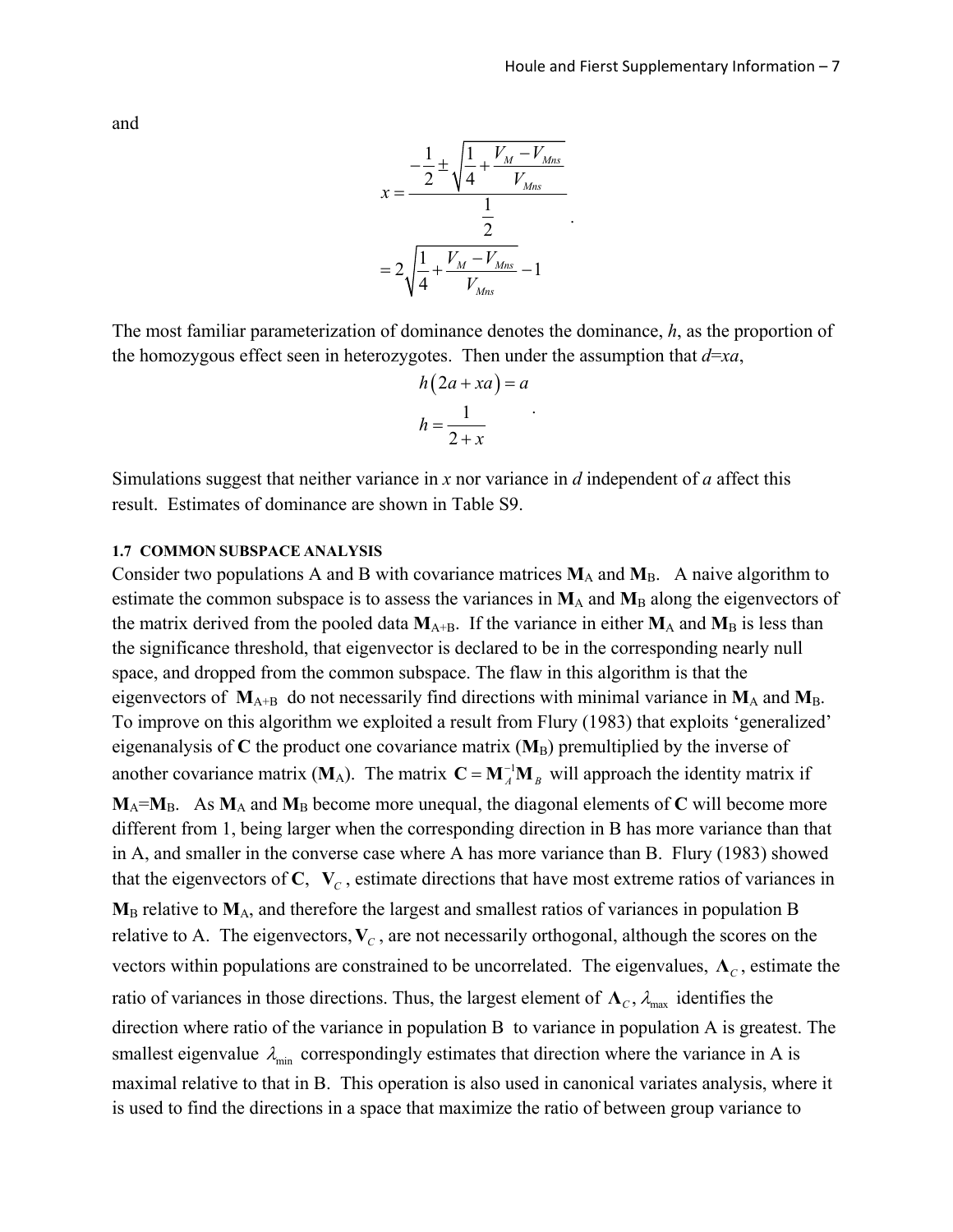within group variance. Our subspace-finding algorithm is based on the idea that  $V_c$  is more likely to identify directions with non-significant variation in one matrix than the eigenvectors of **M**A+B.

The modified subspace partitioning algorithm for matrices  $M_A$  and  $M_B$  then proceeds as follows. The eigenvectors of the matrix  $M_{A+B}$  without significant variation identify most axes of the doubly-null subspace. **M**A and **M**B, are projected into a space of reduced dimension, based on the eigenvectors of the pooled matrix  $M_{A+B}$  with significant genetic variance. We then calculated  $C_r = M_{Ar}^{-1}M_{Br}$ , decomposed  $C_r$  into its eigenvectors,  $V_c$ , then evaluated the evolvability of  $M_{Ar}$  and  $M_{Br}$  along each of these eigenvectors. If any variances were less than the minimum eigenvalue statistically supported for the corresponding matrix  $(M_A \text{ or } M_B)$  we reduced rank *r* by one, and repeated the analysis until all variances on the eigenvectors of **C**<sup>r</sup> were greater than the minimal supported eigenvalues for  $M_A$  and for  $M_B$ . In most cases, the first or last eigenvectors were the nearly-null directions, although for a few comparisons the only nearly-null variances were found on one of the interior eigenvectors of  $C_r$ . To project a  $p \times p$ covariance matrix  $M_X$  into *r*-dimensional space we use the first *r* columns of the eigenvector matrix of  $M_{A+B}$ ,  $V_{A+B}$ 

$$
\mathbf{M}_{Xr} = \left( \left[ \mathbf{V}_{A+B} \right]_{n \times r} \right)^T \mathbf{M}_{Xr} \left[ \mathbf{V}_{A+B} \right]_{n \times r}
$$

where the brackets indicate a submatrix and <sup>T</sup> indicates transpose.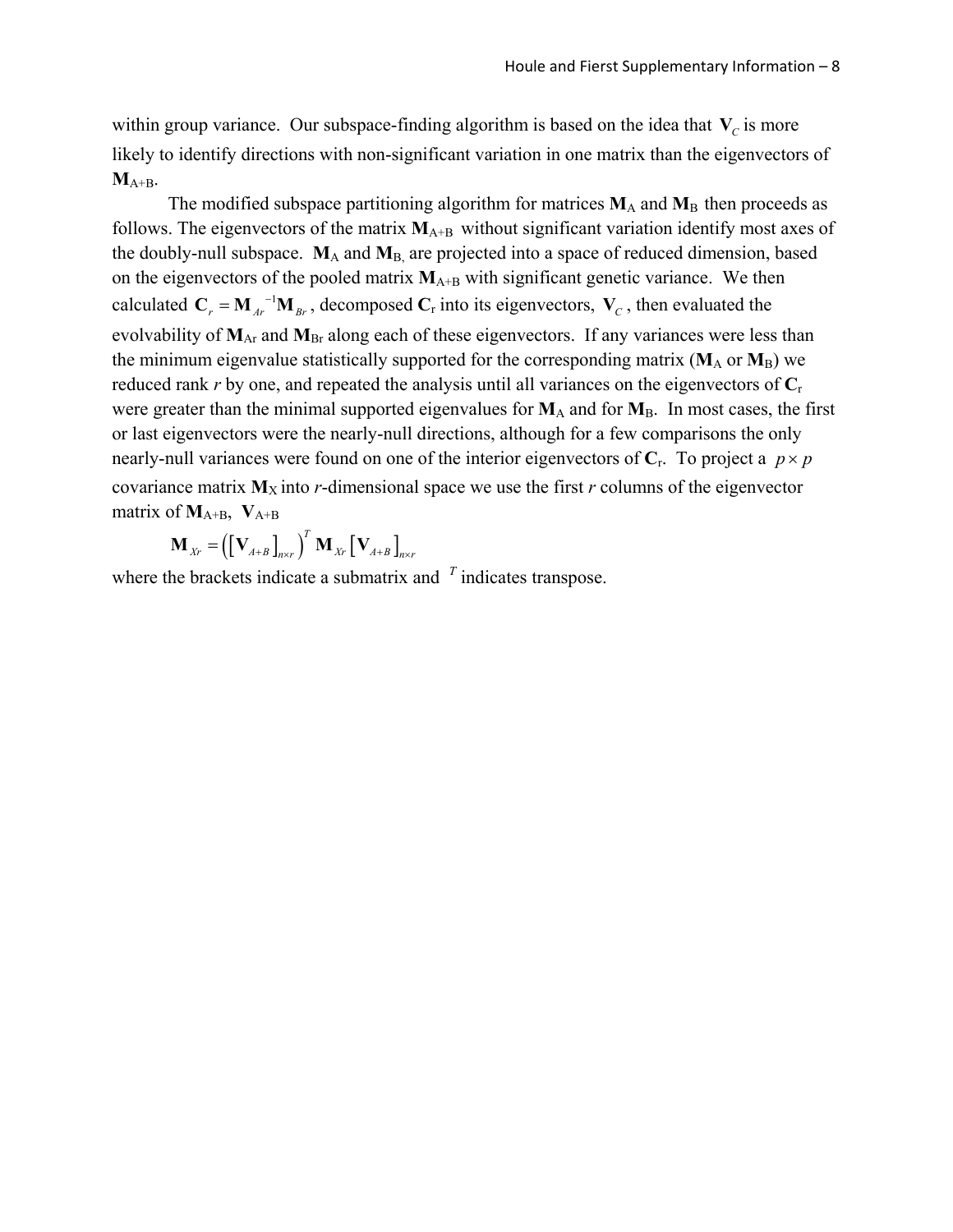# **Supplementary Results**

## **2.1 TESTING FOR INBREEDING DEPRESSION AND DIRECTIONAL DOMINANCE**

The Cross 2003 experiment simultaneously reared inbred and outbred genotypes, so we could test for directional dominance and inbreeding depression. Multivariate analyses of variance were carried out with main effects inbreeding status, sex, and genotype, block and male and female parental subline nested in genotypes, and wing size as a covariate. Subline effects were treated as random, while other effects were fixed. The results show highly significant three-way interactions between inbred status, sex and genotype, but ambiguous evidence for a main effect of inbreeding status (results not shown). The main effect of inbreeding status was highly significant in MANOVAs within each sex and genotype combination. We estimated the vector difference between inbred and outbred flies within each combination of sex and genotype, and no two of these vectors were similar in direction (range of angles 60º to 87º). The average angle between all six pairs of these vectors is 75º, which is close to the 80º difference expected between random vectors. These results suggest that the complex interactions with inbreeding status are due to sex- and genotype-specific differences between outbred and inbreds, rather than a consistent mean difference due to inbreeding. Such differences are consistent with the pattern of variation shown in Fig. 1, as inbreds are more extreme in their phenotypes, and thus can be expected to show mean differences of random direction from outbreds depending on the small sample of sub-lines sampled in each block.

## **2.2 CONVERGENCE OF THE NON-SEGREGATIONAL MODEL**

The non-segregational model invariably showed convergence problems in Wombat at ranks higher than 7 or 8. Convergence of higher rank models came only after the average information (AI) and parameter-expanded (PX) EM algorithms had failed in some iterations, and Wombat carried a single round of EM maximization which was deemed to have converged. Simulations show that this behavior appears in WOMBAT when the eigenvectors of the between-group covariance matrix diverge sufficiently from that of the variance component matrix being fit, and when the effective sample size is small (Meyer and Kirkpatrick 2008; K. Meyer, pers. comm.).

## **2.3 EVOLVABILITY IN THE FIRST 7 DIMENSIONS OF EACH DATA PARTITION**

The lower rank of non-segregational matrices may explain some of the differences in evolvability evident in Table 1. Table S8 gives scalar measures of evolvability calculated over the space defined by each matrix's first seven eigenvectors, in which each matrix is full rank. Note that the phenotypic spaces defined by each partition may be different. The maximum possible evolvability, *emax*, is the eigenvalue associated with the first eigenvector of each matrix (Schluter 1996). This is a useful standard to compare with evolvabilities in other directions (Kirkpatrick 2009). The remaining measures of evolvability in Table S8 are those suggested by Hansen and Houle (2008): evolvability, conditional evolvability ( $\bar{c}$ ), autonomy ( $\bar{a}$ ), and respondability  $(\bar{r})$ . The interpretation of these measures is briefly covered in the Analysis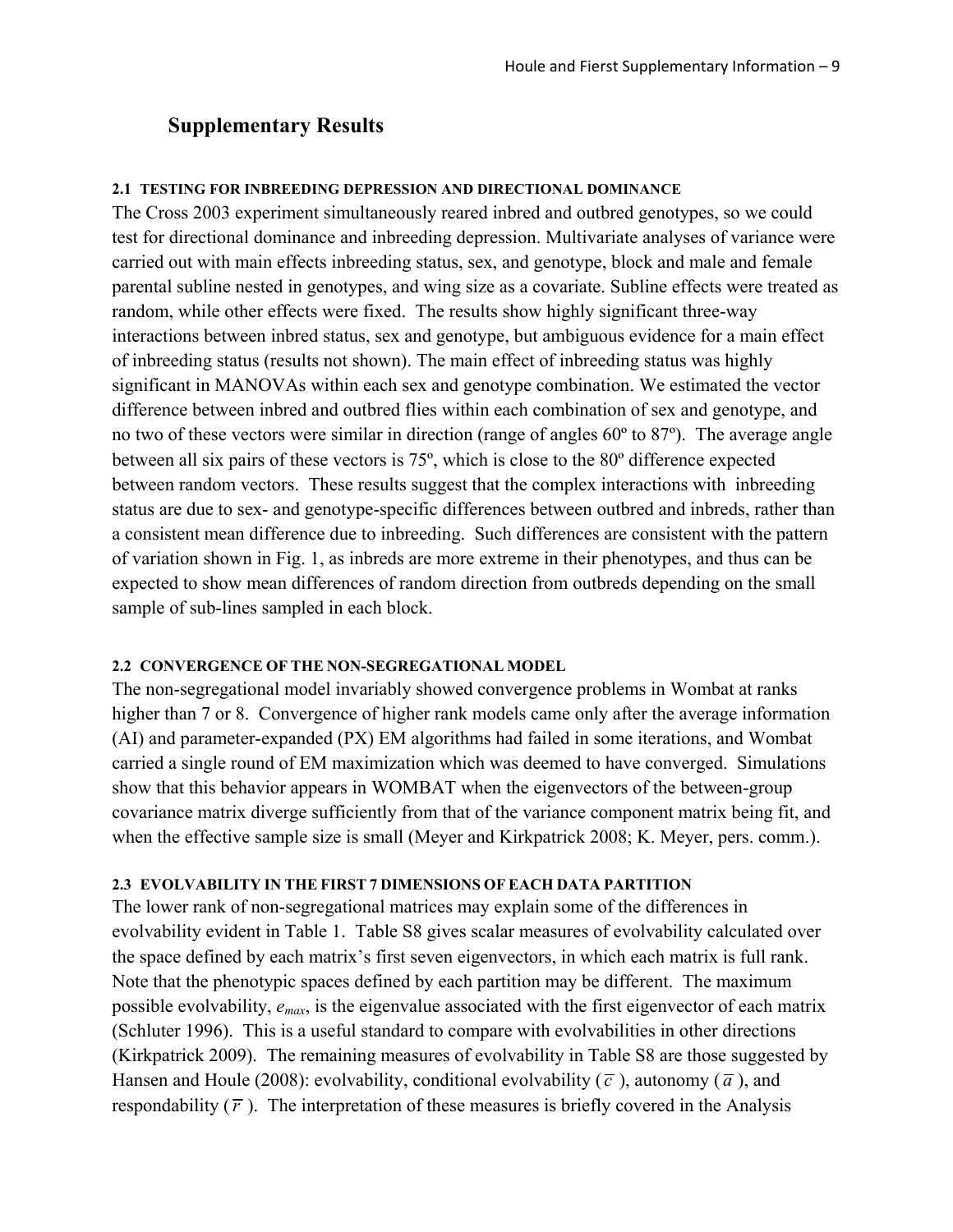Philosophy section of the Discussion. Comparison of  $e_{\text{max}} \bar{e}$  and  $\bar{r}$  between non-segregational and homozygous models shows that each of these is about 2.5 times larger in the homozygous analysis than the non-segregational analysis, similar to the 2.75 ratio in the 24 dimensional shape space; the higher homozygous evolvabilities are not an artifact of the lower estimated dimensionality in the non-segregational model. Respondability is only modestly larger than  $\bar{e}$ , suggesting that responses are not deflected very far away from the selected direction. To interpret the value of  $\bar{c}$  and  $\bar{a}$ , it is important to realize that conditional evolvability is highly dependent on the phenotypic space considered. For matrices of less than full rank,  $\bar{c} = 0$ , so the shape conditional evolvabilities of all **M** matrices is predicted to be 0. In general,  $\vec{c}$  will be smaller the more traits that are considered. In seven phenotypic dimensions,  $\bar{c}$  is 40% of  $\bar{e}$  in the non-segregational model, and 65% of  $\bar{e}$  in the homozygous model. This implies that the deviations from additive gene action explore a higher-dimensional space than the additive effects themselves.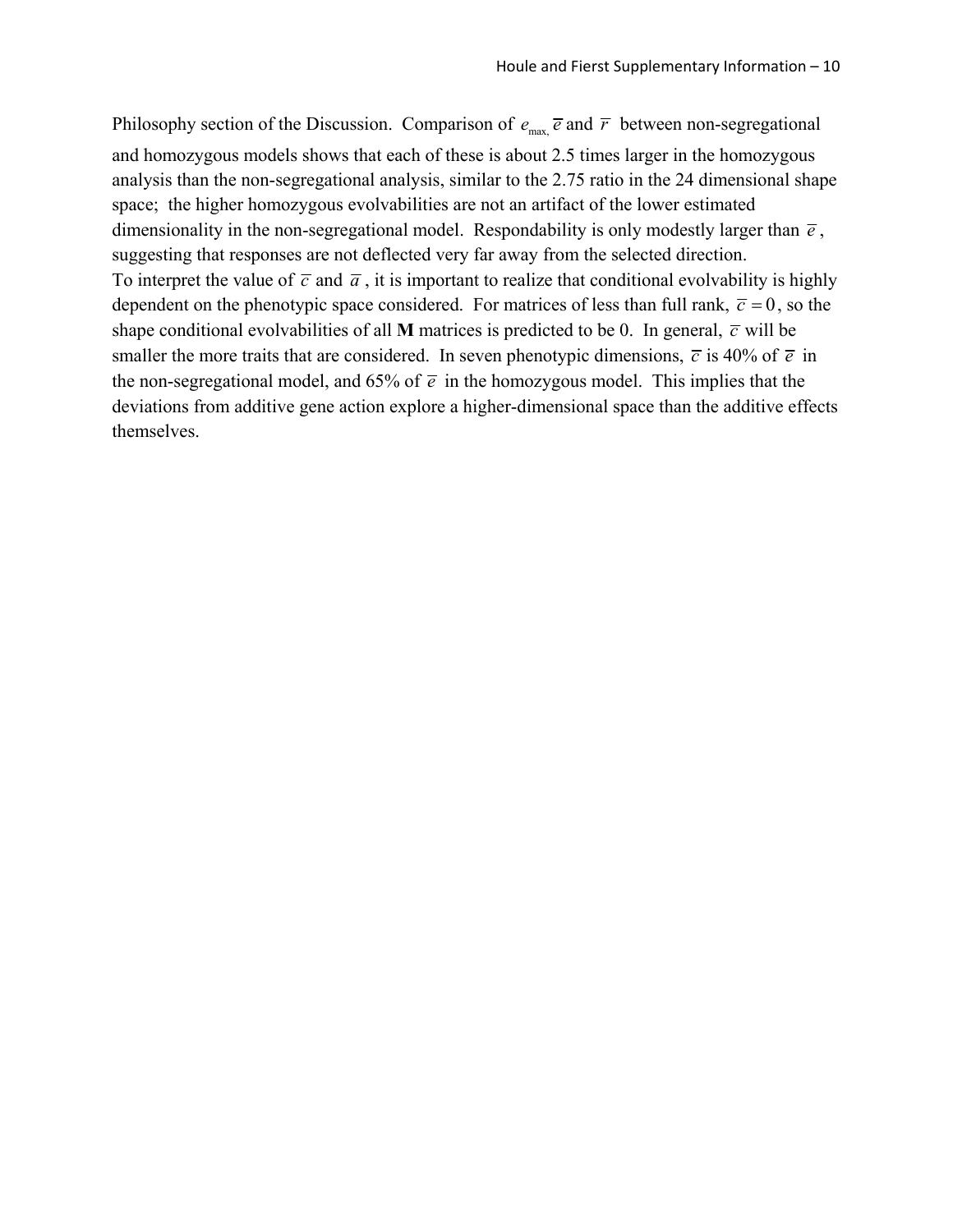# **Supplementary Tables**

|              |               |                      |      |          | Wings    |          |
|--------------|---------------|----------------------|------|----------|----------|----------|
|              | Generation of |                      |      |          | measured |          |
| Experiment   | <b>MA</b>     | Genotypes            | Line | Sublines |          |          |
| 1998         | 74            | Homozygotes          | 33   |          | 16       | $\Omega$ |
| 1998         | 73            | Homozygotes          | 39   | 27       | 989      | $\theta$ |
| 1998         | $\theta$      | Control homozygotes  | 39   | 5        | 313      | $\theta$ |
| 2002         | 167-173       | Homozygotes          | 33   | 29       | 1470     | 1575     |
| 2002         | 166-172       | Homozygotes          | 39   | 20       | 970      | 981      |
| Diallel 2002 | 170           | 2 partial diallels   | 39   | 8        | 565      | 573      |
| Diallel 2003 | 192           | 7 complete diallels  | 33   | 27       | 1347     | 1339     |
| Diallel 2003 | 191           | 6 complete diallels* | 39   | 17       | 973      | 964      |
| Totals       |               |                      |      |          | 6653     | 5432     |

Table S1. Wing data obtained.

\*Subline IV*e*-39 64 had a phenotype typical of an IV*e*-33 each time it was measured. Consequently, we analyzed it as an IV*e*-33 subline. IV*e*-39 64 was a parent in two diallel crosses in 2003, and all heterozygotes with IV*e*-39 64 as a parent were excluded from analyses.

Table S2. Means for all variables in each data partition. See attached file 'Table S2 MAmeans.csv'.

Table S3. Coefficients of covariance relationships between genotypes.

|              |              | Cross 1 Cross 2 Relationship |                | $V_b$ $V_c$ $V_s$ |  |
|--------------|--------------|------------------------------|----------------|-------------------|--|
| $i \times i$ | $i \times i$ | Inbreds with inbreds         | $\overline{4}$ |                   |  |
| $i \times i$ | $i \times j$ | Indeeds with half sibs       | $\mathcal{L}$  |                   |  |
| $i \times j$ | $i \times j$ | Full sibs                    |                |                   |  |
| $i \times j$ | $i \times k$ | Half sibs                    |                |                   |  |
| $i \times i$ | $k \times 1$ | Unrelated                    |                |                   |  |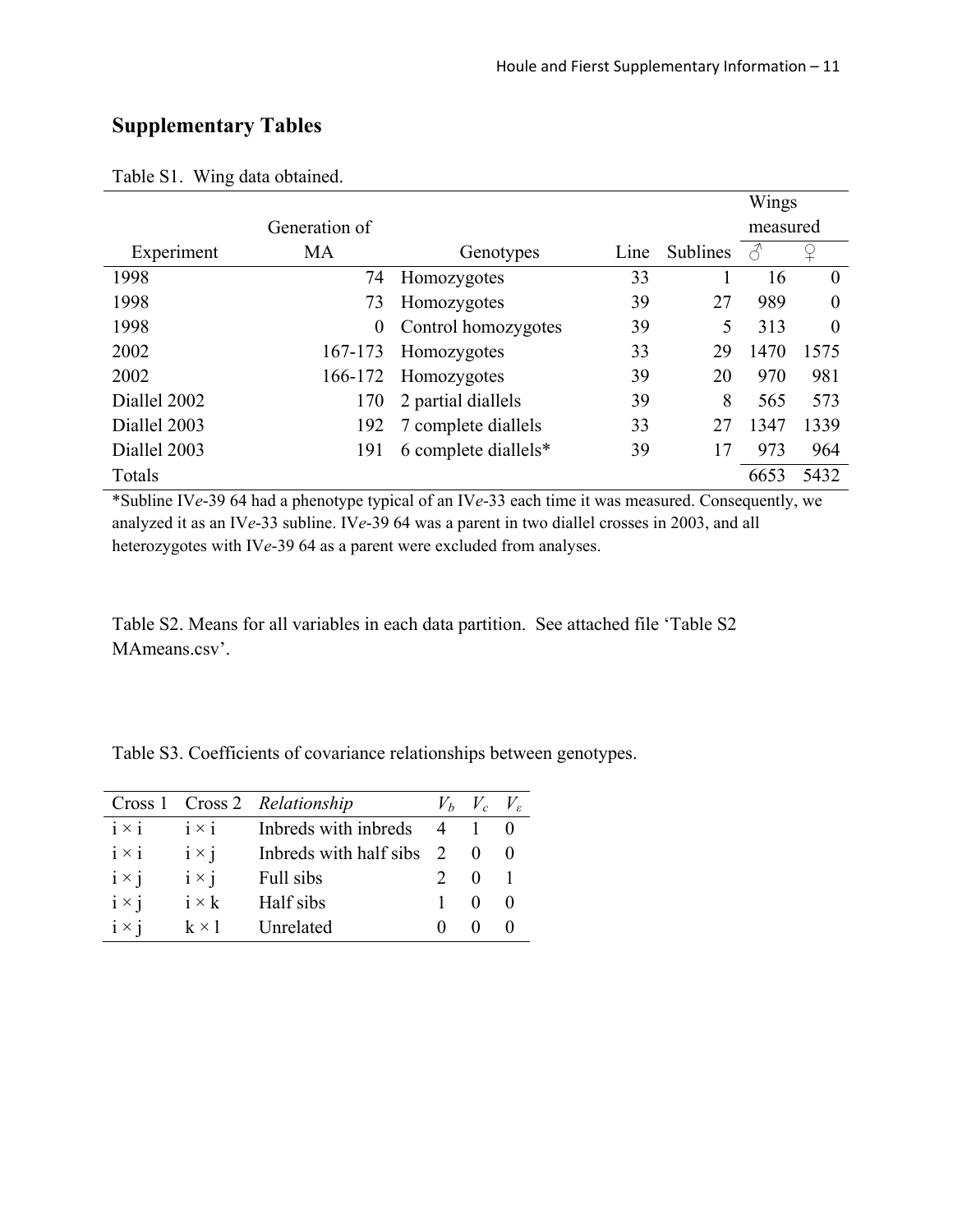|                             |         | Error                       | df   |       |      |                  |          |
|-----------------------------|---------|-----------------------------|------|-------|------|------------------|----------|
| Effect                      | Random? | <b>SSCP</b>                 | Num. | Den.  | F    | Wilk's $\lambda$ | P        |
| Treatment                   | Fixed   | Genotype<br>1n<br>treatment | 22   | 7     | 0.31 | 0.509            | 0.98     |
| Genotype<br>1n<br>treatment | Random  | Error                       | 616  | 22113 | 7.71 | 0.034            | < 0.0001 |
| <b>Block</b>                | Fixed   | Error                       | 22   | 1270  | 2.32 | 0.961            | 0.0005   |

Table S4. MANOVA testing for control and MA differences within the 1998 experiment.

Table S5. Likelihood ratio tests of the best-fitting non-segregational model by the AICC criterion, relative to the next simplest model.

| <b>Sex</b>     | Genotype  | Rank | AICc    | parameters | $df^*$ | D†      | P        |
|----------------|-----------|------|---------|------------|--------|---------|----------|
| $\mathcal{S}$  | 33        | 7    | 467842  | 386        | 16     | 517.5   | < 0.0001 |
| $\mathcal{S}$  | 39        | 7    | 583579  | 386        | 16     | 555.42  | < 0.0001 |
| ♀              | 33        | 7    | 482952  | 386        | 16     | 353.44  | < 0.0001 |
| $\overline{P}$ | 39        | 7    | 405297  | 386        | 16     | 355.96  | < 0.0001 |
| 8              | 33 and 39 | 8    | 1058986 | 401        | 15     | 866.32  | < 0.0001 |
| $\Omega$       | 33 and 39 | 7    | 896047  | 386        | 16     | 833.04  | < 0.0001 |
| Both           | 33        | 7    | 952639  | 386        | 16     | 1040.14 | < 0.0001 |
| Both           | 39        | 7    | 993126  | 386        | 16     | 1100.12 | < 0.0001 |
| Both           | 33 and 39 | 7    | 1961351 | 386        | 16     | 1901.6  | < 0.0001 |

\*df =parameters of best model –parameters of next best model

† D=−2 ln (likelihood of best model/likelihood of next best model)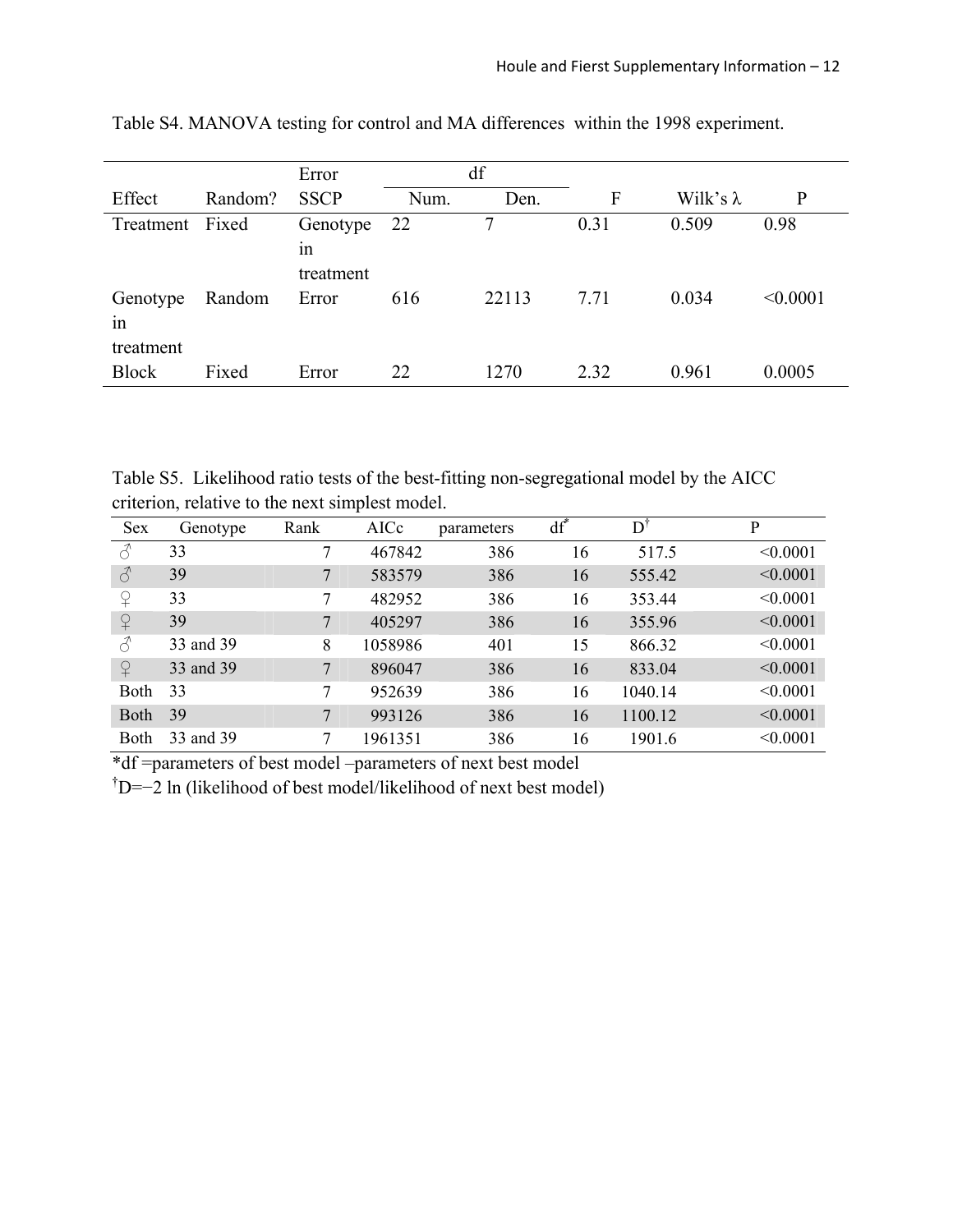| Table S6. Likelihood ratio tests of the best-fitting homozygous model by the AICC criterion,   |
|------------------------------------------------------------------------------------------------|
| relative to similar models. Likelihoods should increase with number of parameters, but more    |
| complex models often returned lower likelihoods. The P values for these cases are denoted 'NA' |
| as no likelihood ratio test could be performed in those cases.                                 |

| Sex                 | Genotype  | Rank   | AICc    | params | df*              | $D^{\dagger}$    | ${\bf P}$ |
|---------------------|-----------|--------|---------|--------|------------------|------------------|-----------|
| $\vec{\mathcal{S}}$ | 33        | $10\,$ | 304569  | 428    | 12               | $-83.78$         | <<0.0001  |
| $\vec{\mathcal{S}}$ | 33        | 11     | 304510  | 440    | $\boldsymbol{0}$ | $\boldsymbol{0}$ |           |
| $\sigma$            | 33        | 12     | 304516  | 451    | 11               | 15.7             | 0.15      |
| $\sigma$            | 33        | 13     | 304554  | 461    | 21               | $-1.66$          | NA        |
| $\vec{\mathcal{S}}$ | 39        | 11     | 375239  | 440    | 11               | $-37.32$         | 0.0001    |
| $\vec{\mathcal{C}}$ | 39        | 12     | 375224  | 451    | $\boldsymbol{0}$ | $\boldsymbol{0}$ |           |
| $\vec{\mathcal{C}}$ | 39        | 13     | 375244  | 461    | 10               | 0.7              | 1.00      |
| $\vec{\mathcal{C}}$ | 39        | 14     | 375276  | 470    | 19               | $-13.54$         | NA        |
|                     | 33        | 11     | 319968  | 440    | 11               | $-48.44$         | <<0.0001  |
|                     | 33        | 12     | 319942  | 451    | $\boldsymbol{0}$ | $\boldsymbol{0}$ |           |
|                     | 33        | 13     | 319950  | 461    | 10               | 12.2             | 0.27      |
|                     | 33        | 14     | 319985  | 470    | 19               | $-4.1$           | NA        |
| 9999999999          | 39        | 11     | 202536  | 440    | 11               | $-50.32$         | <<0.0001  |
|                     | 39        | 12     | 202508  | 451    | $\boldsymbol{0}$ | $\boldsymbol{0}$ |           |
|                     | 39        | 13     | 202553  | 461    | 10               | $-24.22$         | NA        |
| $\mathcal{S}$       | 33 and 39 | 14     | 685050  | 470    | 8                | $-53.7$          | <<0.0001  |
| $\sigma$            | 33 and 39 | 15     | 685013  | 478    | $\boldsymbol{0}$ | $\boldsymbol{0}$ |           |
| $\vec{\mathcal{C}}$ | 33 and 39 | 16     | 685027  | 485    | $\boldsymbol{7}$ | $-0.26$          | <b>NA</b> |
| $\overline{P}$      | 33 and 39 | 15     | 526308  | 478    | $\overline{7}$   | $-43.8$          | <<0.0001  |
| $\varphi$           | 33 and 39 | 16     | 526279  | 485    | $\boldsymbol{0}$ | $\boldsymbol{0}$ |           |
| $\overline{Q}$      | 33 and 39 | 17     | 526306  | 491    | 6                | $-15$            | NA        |
| Both                | 33        | 13     | 625571  | 461    | $17\,$           | $-61.1$          | <<0.0001  |
| Both                | 33        | 14     | 625545  | 470    | $\,$ $\,$        | $-16.36$         | 0.04      |
| Both                | 33        | 15     | 625545  | 478    | $\boldsymbol{0}$ | $\boldsymbol{0}$ |           |
| Both                | 33        | 16     | 625562  | 485    | $\overline{7}$   | $-3.18$          | NA        |
| Both                | 39        | 13     | 580087  | 461    | 9                | $-77.48$         | <<0.0001  |
| Both                | 39        | 14     | 580027  | 470    | $\boldsymbol{0}$ | $\boldsymbol{0}$ |           |
| Both                | 39        | 15     | 580037  | 478    | 8                | 6.12             | 0.63      |
| Both                | 39        | 17     | 580120  | 491    | 21               | $-50.58$         | NA        |
| Both                | 33 and 39 | 17     | 1213501 | 491    | 9                | $-122.76$        | <<0.0001  |
| <b>Both</b>         | 33 and 39 | 18     | 1213406 | 496    | $\overline{4}$   | $-17.7$          | 0.0014    |
| <b>Both</b>         | 33 and 39 | 19     | 1213396 | 500    | $\boldsymbol{0}$ | $\mathbf{0}$     |           |
| <b>Both</b>         | 33 and 39 | 20     | 1213425 | 503    | 3                | $-22.9$          | <b>NA</b> |

\*df =|parameters of best model –parameters of comparison model|

 $\phi^{\dagger}$ D= 2 ln (likelihood of comparison model/likelihood of best model)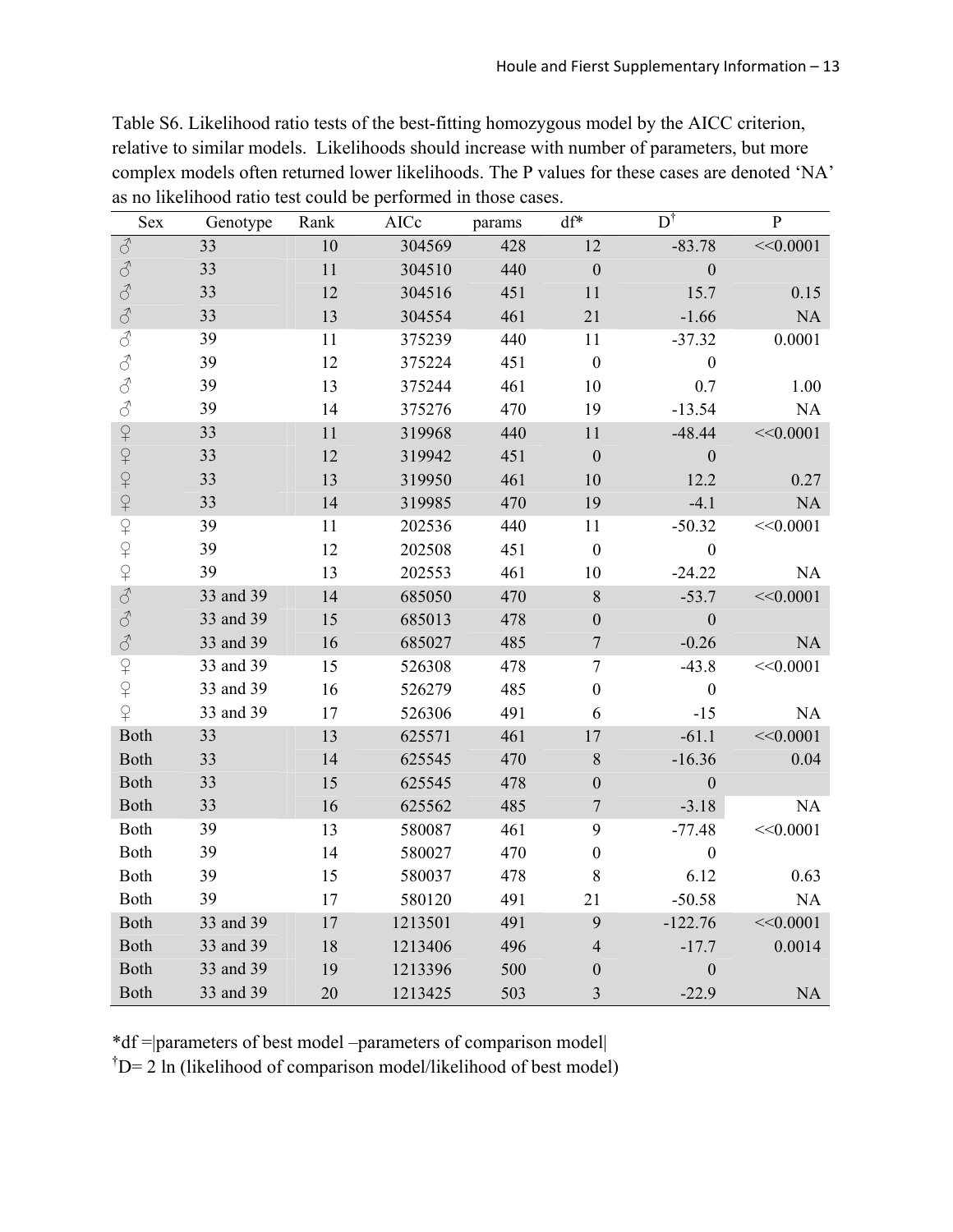Table S7. Estimated mutational and residual variance-covariance matrices. Table is in separate file 'Table S7 All M R matrices.csv'

Table S8. Scalar evolvability measures calculated on the first 7 dimensions of each **M** matrix. Measures are evolvability,  $\bar{e}$ , conditional evolvability,  $\bar{c}$ , autonomy,  $\bar{a}$ , and respondability,  $\bar{r}$ , defined in Hansen and Houle (2008).  $\overline{\phantom{a}}$ 

|               |           | Non-segregational model |                |                |                | Homozygous model |                  |                |                |                |                |
|---------------|-----------|-------------------------|----------------|----------------|----------------|------------------|------------------|----------------|----------------|----------------|----------------|
| <b>Sex</b>    | Genotype  | $e_{\text{max}}$        | $\overline{e}$ | $\overline{c}$ | $\overline{a}$ | $\overline{r}$   | $e_{\text{max}}$ | $\overline{e}$ | $\overline{c}$ | $\mathfrak{a}$ | $\overline{r}$ |
| $\mathcal{E}$ | 33        | 69                      | 2.23           | 0.84           | 0.39           | 2.93             | 19.9             | 7.19           | 3.37           | 0.49           | 8.86           |
| $\mathcal{E}$ | 39        | 19.3                    | 6.16           | 2.07           | 0.37           | 8.18             | 33.3             | 11.51          | 5.42           | 0.49           | 14.57          |
| $\Omega$      | 33        | 4.5                     | 1.97           | 0.70           | 0.38           | 2.46             | 179              | 7.48           | 3.37           | 0.46           | 9.13           |
| $\Omega$      | 39        | 18.2                    | 5.32           | 0.94           | 0.19           | 7.86             | 516              | 13.50          | 4.66           | 0.36           | 18.87          |
| ♂             | 33 and 39 | 119                     | 4.01           | 1.72           | 0.45           | 5.26             | 249              | 9.97           | 5.90           | 0.61           | 11.90          |
| $\Omega$      | 33 and 39 | 9.4                     | 2.91           | 1.05           | 0.38           | 3.84             | 27 2             | 10.14          | 5.26           | 0.54           | 12.39          |
| <b>Both</b>   | 33        |                         | 6.2 2.51       | 1.06           | 0.44           | 3.10             | 153              | 7.54           | 3.43           | 0.48           | 894            |
| <b>Both</b>   | 39        | 21.3                    | 6.47           | 1.81           | 0.31           | 8 7 1            | 36.0             | 11.75          | 5.69           | 0.50           | 15 00          |
| <b>Both</b>   | 33 and 39 | 11.5                    | 4.04           | 1.53           | 0.40           | 5 1 1            | 243              | 10.21          | 6.48           | 0.65           | 11.83          |

Table S9. Average dominance of mutations.

|             |           | h     |             |
|-------------|-----------|-------|-------------|
| Sex         | Genotype  | Shape | <b>Size</b> |
| Å           | 33        | 0.24  | 0.26        |
| З           | 39        | 0.31  | 0.31        |
| ♀           | 33        | 0.22  | 0.29        |
| $\Omega$    | 39        | 0.27  | 0.23        |
| ♂           | 33 and 39 | 0.27  | 0.29        |
| ♀           | 33 and 39 | 0.23  | 0.24        |
| Both        | 33        | 0.24  | 0.27        |
| Both        | 39        | 0.32  | 0.33        |
| <b>Both</b> | 33 and 39 | 0.26  | 0.29        |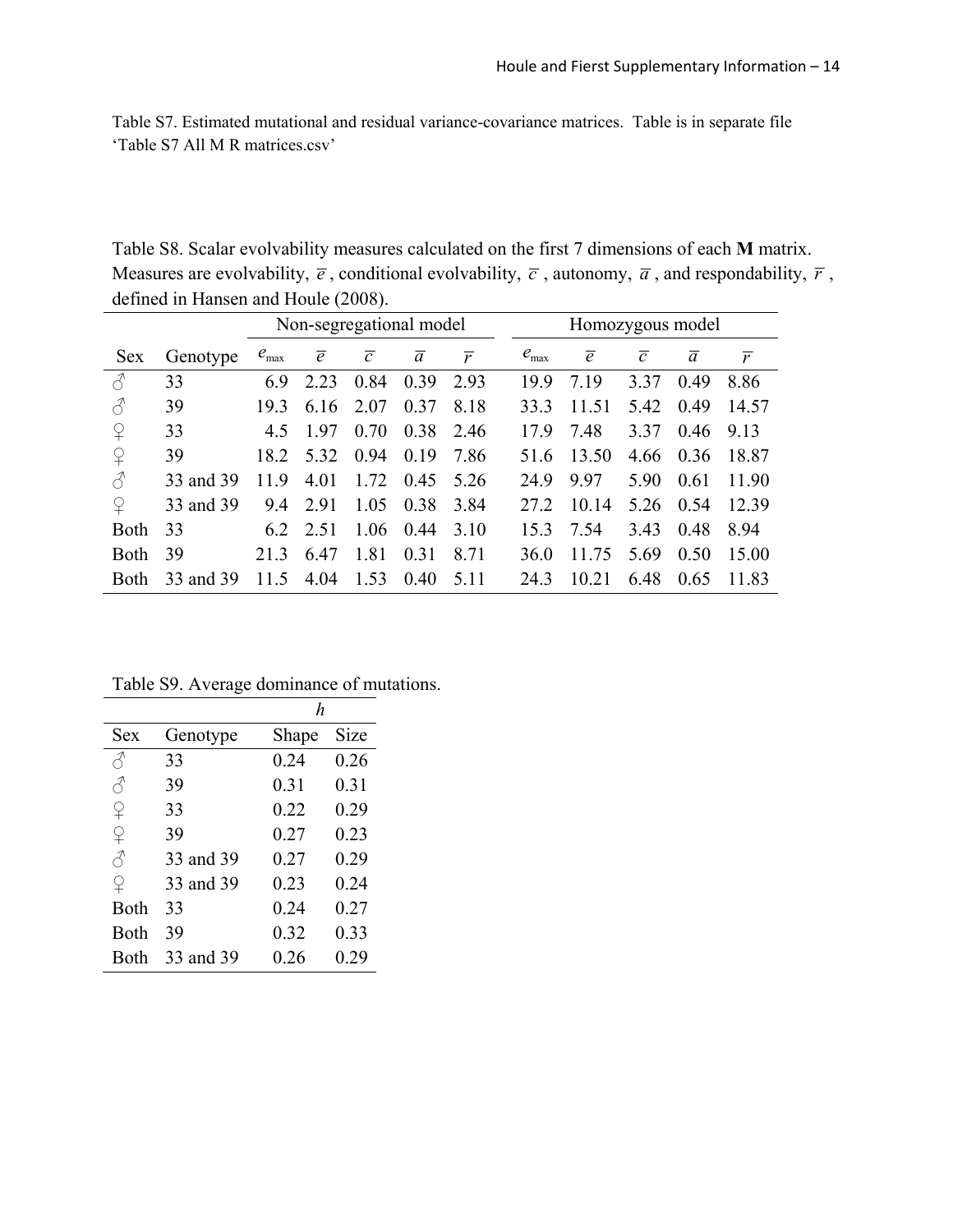# **Supplementary Figure**

Figure S1. Multidimensional scaling of the distance matrix among the unstandardized **M** matrices. Distances calculated in the subspace defined by the first 5 eigenvectors of the pooled genotype and sex **M** matrix. The six points to the upper left are from genotype IV*e*-39, those to the lower right are from IV*e*-33, while the six intermediate points are for the pooled genotype estimates.